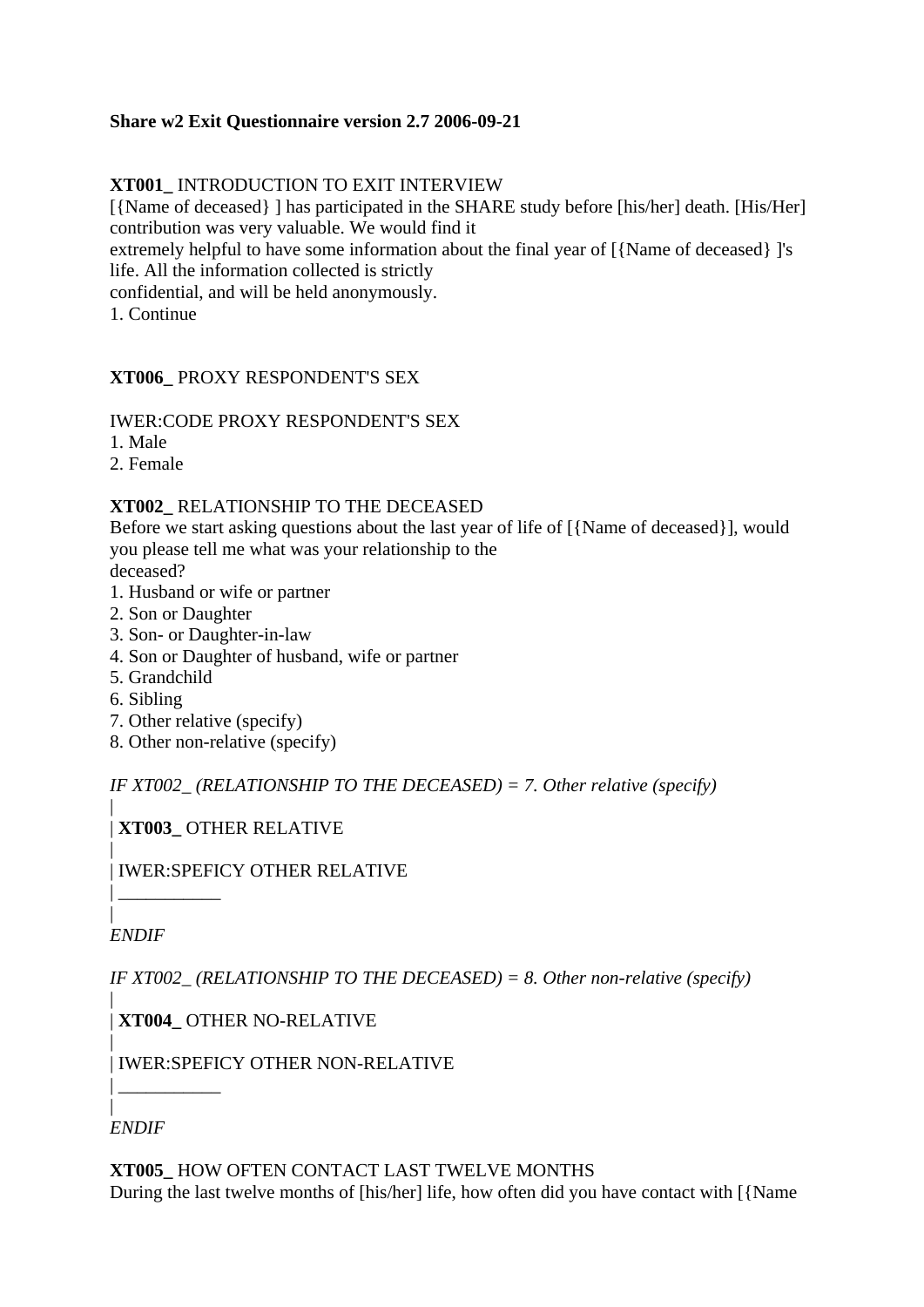of deceased}], either personally, by phone, mail or email?

1. Daily

- 2. Several times a week
- 3. About once a week
- 4. About every two weeks
- 5. About once a month
- 6. Less than once a month
- 7. Never

### **XT007\_** YEAR OF BIRTH PROXY

Can you tell me your year of birth?

\_\_\_\_\_\_\_\_\_\_\_ (1900..1990)

## **XT008\_** MONTH OF DECEASE

Let us now talk about the deceased. In what month and year did [he/she] pass away?MONTH: YEAR:

IWER:MONTH

- 1. January
- 2. February
- 3. March
- 4. April
- 5. May
- 6. June
- 7. July
- 8. August
- 9. September
- 10. October
- 11. November
- 12. December

### **XT009\_** YEAR OF DECEASE

In what month and YEAR did [he/she] pass away?MONTH: [XT008\_MonthDiedYEAR]: IWER:YEAR

- 1. 2004
- 2. 2005
- 3. 2006
- 4. 2007

**XT010\_** AGE AT THE MOMENT OF DECEASE How old was [{Name of deceased}] when [he/she] passed away? IWER:AGE IN YEARS  $(20..120)$ 

**XT011\_** THE MAIN CAUSE OF DEATH What was the main cause of [his/her] death?

IWER:READ OUT IF NECESSARY

- 1. Cancer
- 2. A heart attack
- 3. A stroke
- 4. Other cardiovascular related illness such as heart failure, arrhythmia
- 5. Respiratory disease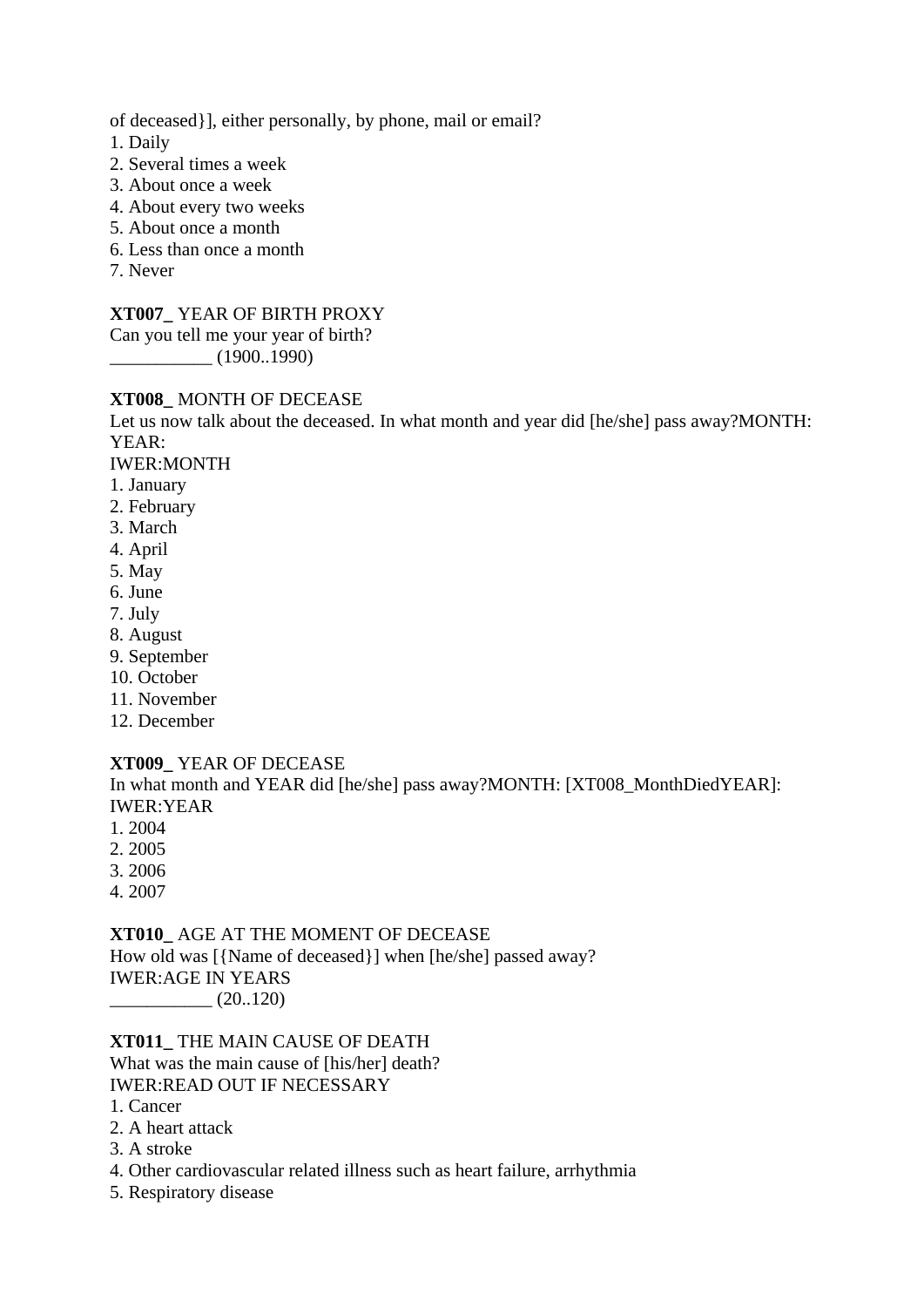- 6. Disease of the digestive system such as gastrointestinal ulcer, inflammatory bowel disease
- 7. Severe infectious disease such as pneumonia, septicemia or flu
- 8. Accident
- 9. Other (Please specify)

*IF XT011\_ (THE MAIN CAUSE OF DEATH) = 9. Other (Please specify)*

### | | **XT012\_** OTHER CAUSE OF DEATH

### | | IWER:SPEFICY OTHER CAUSE OF DEATH

| *ENDIF*

|

|

 $\Box$ 

 $\Box$ 

 $||$   $||$ 

| \_\_\_\_\_\_\_\_\_\_\_

*IF XT011\_ (THE MAIN CAUSE OF DEATH) <> 8. Accident*

| | **XT013\_** HOW LONG BEEN ILL BEFORE DECEASE | How long had  $[\{Name ofs]\}$ ] been ill before  $[he/she]$  died? | IWER:READ OUT

| 1. Less than one month

- | 2. One month or more but less than 6 months
- | 3. 6 months or more but less than a year
- | 4. One year or more

| **XT014\_** PLACE OF DYING

| Did [he/she] die ...

| IWER:READ OUT

- | 1. at [his/her] own home
- | 2. at another person's home
- | 3. in a hospital
- | 4. in a nursing home, residential home or sheltered housing
- | 5. in a hospice
- | 6. at some other place (Please specify)

| *IF XT014\_ (PLACE OF DYING) = 6. at some other place (Please specify)*

| | **XT045\_** OTHER PLACE OF DYING

| | IWER:SPECIFY OTHER PLACE OF DEATH

 $||$ | *ENDIF*

| | **XT015\_** TIMES IN HOSPITAL LAST YEAR BEFORE DYING

| In the last year before [he/she] died, on how many different occasions did [{Name of deceased}] stay in a hospital, hospice or nursing home?

| IWER:DO NOT READ OUT

- | 1. Not at all
- | 2. 1 to 2 times
- | 3. 3 to 5 times
- | 4. More than 5 times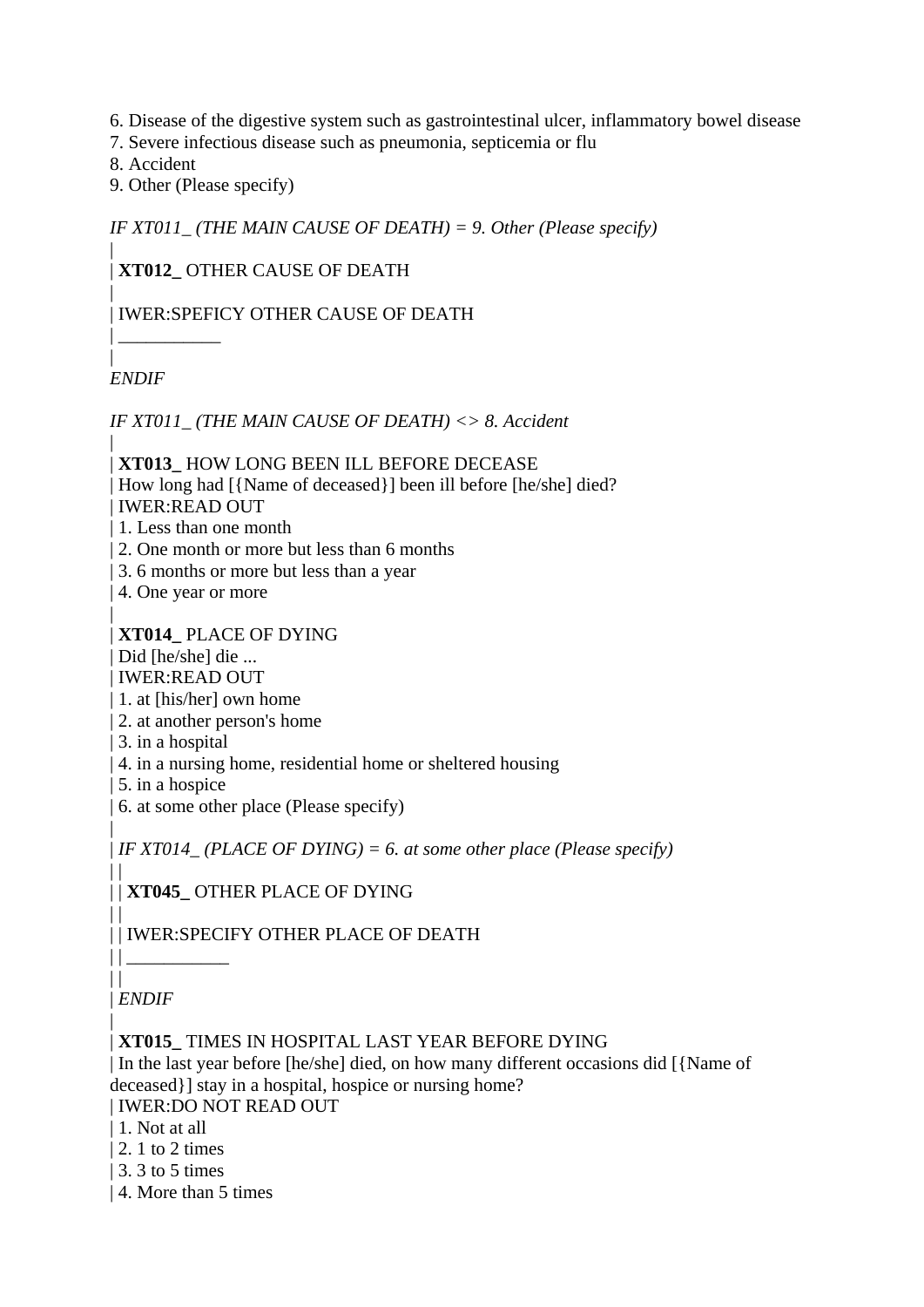| | *IF XT015\_ (TIMES IN HOSPITAL LAST YEAR BEFORE DYING) > 1. Not at all*  $\|$ 

| | **XT016\_** TOTAL TIME IN HOSPITAL LAST YEAR BEFORE DYING

| | During the last year of [his/her] life, for how long altogether did [{Name of deceased}] stay at hospitals, hospices or nursing homes?

| | IWER:DO NOT READ OUT

| | 1. Less than one week

| | 2. One week or more but less than one month

| | 3. One month or more but less than 3 months

| | 4. 3 months or more but less than 6 months

| | 5. 6 months or more but less than a year

 $|| 6. A full year$ 

 $\|$ | *ENDIF*

| *ENDIF*

## **XT017\_** INTRODUCTION EXPENSES MEDICAL CARE

We would now like to ask you some questions about any expenses which [{Name of deceased}] incurred as a result of the medical care [he/she] received

in the last 12 months before [he/she] died. For each of the types of care I will now read out, please indicate whether the deceased received the

care and, if so, give your best estimate of the costs incurred from that care. Please include only costs not paid or reimbursed by the health

insurance or the employer.

1. Continue

*LOOP cnt:= 1 TO 8*

| | *IF cnt < 3 OR cnt > 5 OR XT015\_ (TIMES IN HOSPITAL LAST YEAR BEFORE DYING) <> 1. Not at all*

 $\Box$ 

| | **XT018\_** HAD TYPE OF MEDICAL CARE IN THE LAST TWELVE MONTHS

| | Has  $\frac{1}{\text{Name of }t}$  | had any  $\text{[care from a general practitioner/care from specialist]}$ physicians/hospital stays/care in a nursing home/hospice

| | stays/medication/aids and appliances/home care or home help due to disability] (in the last 12 months of [his/her] life)?

| | 1. Yes

 $|| 5. No$ 

 $| |$ 

| | *IF XT018\_ (HAD TYPE OF MEDICAL CARE IN THE LAST TWELVE MONTHS) = 1. Yes*  $\Box$ 

| | | **XT019\_** COSTS OF TYPE OF MEDICAL CARE IN THE LAST TWELVE MONTHS | | | About how much did [his/her] [care from a general practitioner/care from specialist

physicians/hospital stays/care in a nursing home/hospice

|| | stays/medication/aids and appliances/home care or home help due to disability] cost (in the last 12 months of [his/her] life)?

| | | IWER:IF A TYPE OF CARE WAS RECEIVED AND ALL COSTS WERE PAID OR REIMBURSED BY THE HEALTH INSURANCE, FILL IN "0" AS AMOUNT INCURRED; ENTER AN AMOUNT IN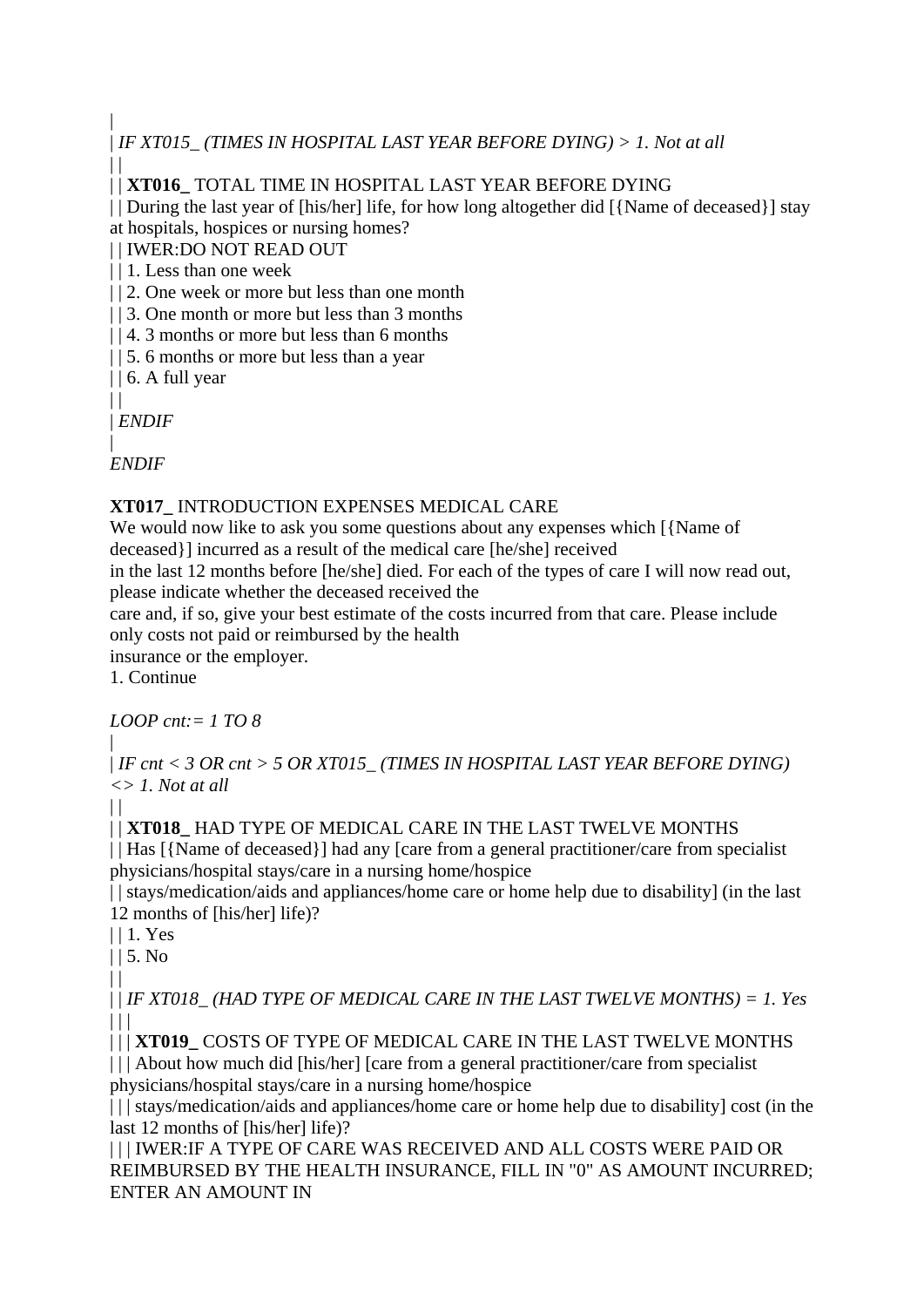| $    $ [{local currency}] |            |
|---------------------------|------------|
| $\perp$                   | (0.980000) |
| $\perp$                   |            |
| $  $ ENDIF                |            |
|                           |            |
| ENDIF                     |            |
|                           |            |
| <i>ENDLOOP</i>            |            |

## **XT020\_** INTRODUCTION DIFFICULTIES DOING ACTIVITIES

Because of a physical, mental, emotional or memory problem, did [{Name of deceased}] have difficulty doing any of the following activities during the

last twelve months of [his/her] life? Please name only difficulties that lasted at least three months.

### IWER:READ OUT. CODE ALL THAT APPLY.

- 1. Dressing, including putting on shoes and socks
- 2. Walking across a room
- 3. Bathing or showering
- 4. Eating, such as cutting up your food
- 5. Getting in or out of bed
- 6. Using the toilet, including getting up or down
- 7. Preparing a hot meal
- 8. Shopping for groceries
- 9. Making telephone calls
- 10. Taking medication
- 97. None of these

## *IF XT020\_IntroDiffADL.CARDINAL > 0 AND NOT 97. None of these IN XT020\_(INTRODUCTION DIFFICULTIES DOING ACTIVITIES)*

#### | | **XT022\_** ANYONE HELPED WITH ADL

| Thinking about the activities that the deceased had problems with during the last twelve months of [his/her] life, has anyone helped regularly with | these activities?

| 1. Yes

| 5. No

 $\Box$ 

| | *IF XT022\_ (ANYONE HELPED WITH ADL) = 1. Yes*

| | **XT023\_** WHO HAS HELPED WITH ADL

| | Who, including yourself, has helped mainly with these activities? Please name at most three persons.

| | IWER:AT MOST THREE ANSWERS!CODE RELATIONSHIP TO DECEASED!

- | | 1. Yourself
- | | 2. Husband or wife or partner
- | | 3. Mother or father
- $|$  | 4. Son
- | | 5. Son-in-law
- | | 6. Daughter
- | | 7. Daughter-in-law
- | | 8. Grandson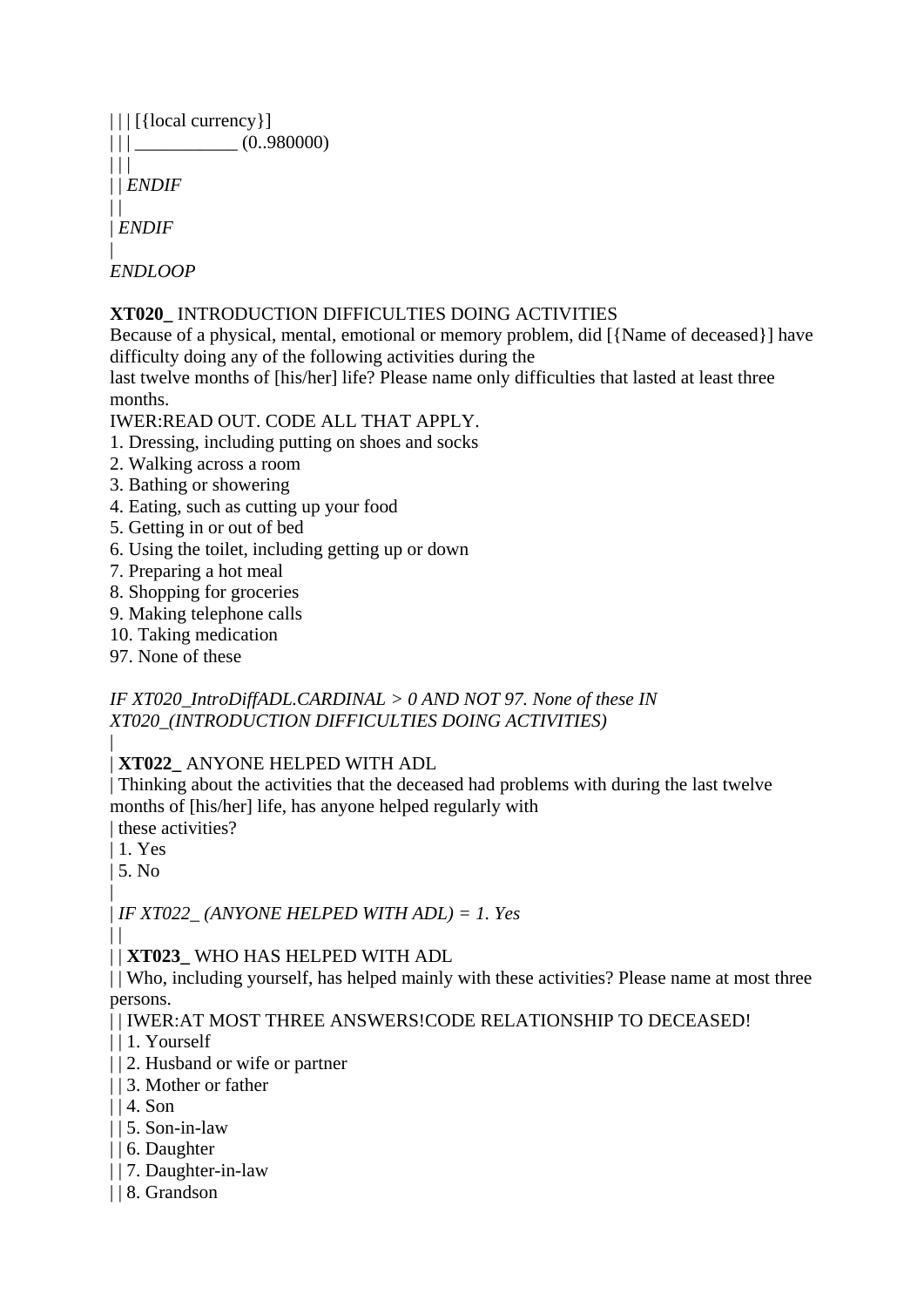## | | 9. Granddaughter

| | 10. Sister

 $\Box$ 

- | | 11. Brother
- | | 12. Other relative
- | | 13. Unpaid volunteer
- | | 14. Professional helper (e.g. nurse)
- | | 15. Friend or neighbor
- | | 16. Other person

## | | **XT024\_** TIME THE DECEASED RECEIVED HELP

| | Overall, during the last twelve months of [his/her] life, for how long did the deceased receive help?

- | | IWER:READ OUT
- | | 1. Less than one month
- | | 2. One month or more but less than 3 months
- | | 3. 3 months or more but less than 6 months
- | | 4. 6 months or more but less than a year
- | | 5. A full year  $| |$

## | | **XT025\_** HOURS OF HELP NECESSARY DURING TYPICAL DAY

|| And about how many hours of help were necessary during a typical day?

 $||$   $(0..24)$ 

 $\Box$ | *ENDIF*

| *ENDIF*

# **XT026\_** THE DECEASED HAD A WILL

The next questions are about the assets and life insurance policies the deceased may have owned when [he/she] died. Did the deceased have a will?

- 1. Yes
- 5. No

# **XT027\_** THE BENEFICIARIES OF THE ESTATE

Who were the beneficiaries of the estate, including yourself?

IWER:CODE ALL THAT APPLYCODE RELATIONSHIP TO DECEASED!

- 1. Yourself
- 2. Husband or wife or partner
- 3. Children
- 4. Grandchildren
- 5. Siblings
- 6. Other relatives (specify)
- 7. Other non-relatives (specify)
- 8. Church, foundation or charitable organization
- 9. Deceased did not leave anything at all (SPONTANEOUS)

*IF 6. Other relatives (specify) IN XT027\_(THE BENEFICIARIES OF THE ESTATE)*

| | **XT028\_** OTHER RELATIVE BENEFICIARY

| | IWER:SPEFICY OTHER RELATIVE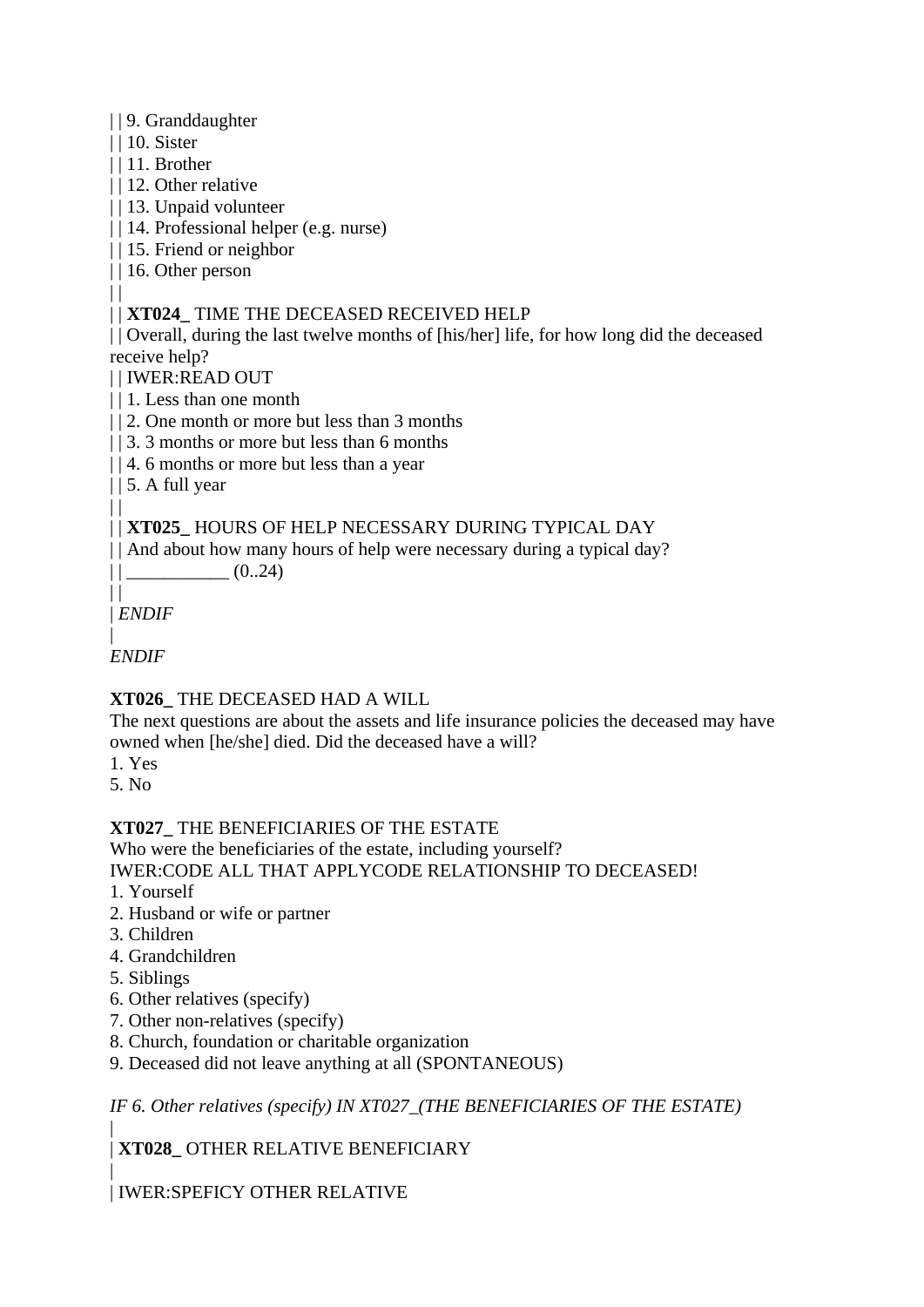### | *ENDIF*

| \_\_\_\_\_\_\_\_\_\_\_\_\_\_\_\_\_

*IF 7. Other non-relatives (specify) IN XT027\_(THE BENEFICIARIES OF THE ESTATE)*

| | **XT029\_** OTHER NON-RELATIVE BENEFICIARY

| | IWER:SPEFICY OTHER NON-RELATIVE

| *ENDIF*

| \_\_\_\_\_\_\_\_\_\_\_

## **XT030\_** THE DECEASED OWNED HOME

Did the deceased own [his/her] home or apartment - either in total or a share of it?

1. Yes

5. No

*IF XT030\_ (THE DECEASED OWNED HOME) = 1. Yes*

| | **XT031\_** VALUE HOME AFTER MORTGAGES

| After any outstanding mortgages, what was the value of the home or apartment or the share of it owned by the deceased?

| IWER:ENTER AN AMOUNT IN [{local currency}]

 $|\_$  (1000..50000000)

| | **XT032\_** WHO INHERITED THE HOME OF THE DECEASED

| Who inherited the deceased's home or apartment, including yourself?

| IWER:CODE RELATIONSHIP TO DECEASED, ALL THAT APPLY

- | 1. Yourself
- | 2. Husband or wife or partner
- | 3. Sons or daughters (ASK FOR FIRST NAMES)
- | 4. Grandchildren
- | 5. Siblings
- | 6. Other relatives (specify)
- | 7. Other non-relatives (specify)

| | *IF 6. Other relatives (specify) IN XT032\_(WHO INHERITED THE HOME OF THE DECEASED)*

 $\begin{array}{c} \hline \end{array}$ | | **XT051\_** OTHER RELATIVE

 $\Box$ | | IWER:SPEFICY OTHER RELATIVE

 $\|$ | *ENDIF*

| | \_\_\_\_\_\_\_\_\_\_\_

| | *IF 7. Other non-relatives (specify) IN XT032\_(WHO INHERITED THE HOME OF THE DECEASED)*

 $\vert \vert$ | | **XT052\_** OTHER NO-RELATIVE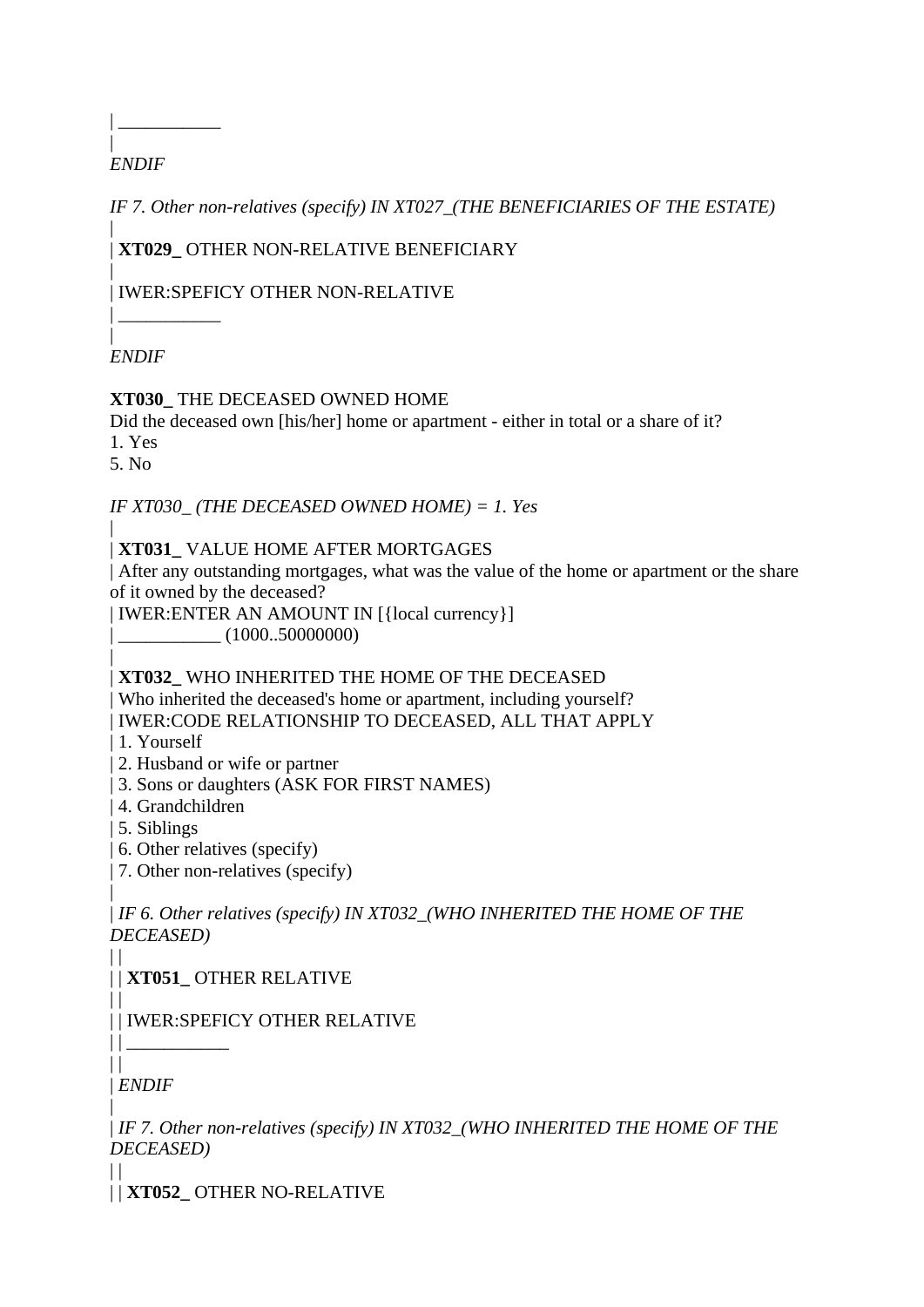# | | IWER:SPEFICY OTHER NON-RELATIVE

 $||$ | *ENDIF*

 $\Box$ 

 $|| \cdot ||$ 

 $\|$ 

 $\Box$ 

| | *IF 3. Sons or daughters (ASK FOR FIRST NAMES) IN XT032\_(WHO INHERITED THE HOME OF THE DECEASED)*

| | **XT053\_** FIRST NAMES CHILDREN

| | IWER:FIRST NAMES OF CHILDREN WHO INHERITED HOME

 $\|$ | *ENDIF*

 $||$ 

| *ENDIF*

**XT033\_** THE DECEASED OWNED ANY LIFE INSURANCE POLICIES Did the deceased own any life insurance policies?

1. Yes

5. No

*IF XT033\_ (THE DECEASED OWNED ANY LIFE INSURANCE POLICIES) = 1. Yes*

| | **XT034\_** VALUE OF ALL LIFE INSURANCE POLICIES

| In total, about what was the value of all life insurance policies owned by the deceased? | IWER:ENTER AN AMOUNT IN [{local currency}]

 $|\_$  (1000..50000000)

| | **XT035\_** BENEFICIARIES OF THE LIFE INSURANCE POLICIES

| Who were the beneficiaries of the life insurance polices, including yourself. | IWER:CODE RELATIONSHIP TO DECEASED, ALL THAT APPLY

- | 1. Yourself
- | 2. Husband or wife or partner
- | 3. Sons or daughters (ASK FOR FIRST NAMES)
- | 4. Grandchildren
- | 5. Siblings
- | 6. Other relatives (specify)
- | 7. Other non-relatives (specify)

| | *IF 6. Other relatives (specify) IN XT035\_(BENEFICIARIES OF THE LIFE INSURANCE POLICIES)*

 $\|$ | | **XT054\_** OTHER RELATIVE

| | IWER:SPEFICY OTHER RELATIVE

| *ENDIF*

 $||$  $||$ 

 $\Box$ 

|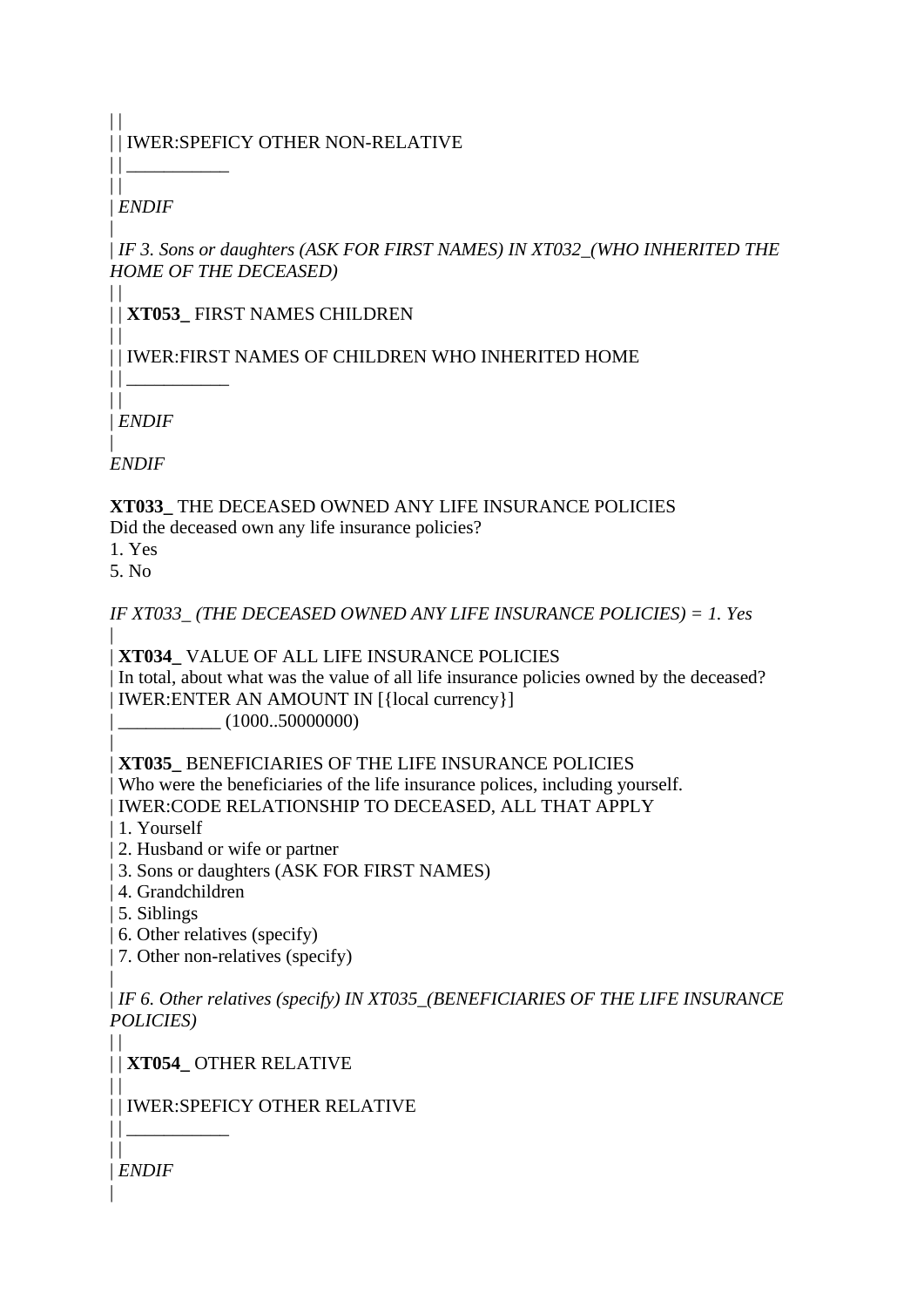| *IF 7. Other non-relatives (specify) IN XT035\_(BENEFICIARIES OF THE LIFE INSURANCE POLICIES)*

 $\begin{array}{c} \hline \end{array}$ | | **XT055\_** OTHER NO-RELATIVE

| | IWER:SPEFICY OTHER NON-RELATIVE

 $\|$ | *ENDIF*

 $\perp$ 

 $||$   $||$ 

 $\Box$ 

 $\perp$ 

| | *IF 3. Sons or daughters (ASK FOR FIRST NAMES) IN XT035\_(BENEFICIARIES OF THE LIFE INSURANCE POLICIES)*

| | **XT056\_** FIRST NAMES CHILDREN

 $\Box$ | | IWER:FIRST NAMES OF CHILDREN WHO WERE BENEFICIARIES

 $\perp$ | *ENDIF*

| *ENDIF*

## **XT036\_** INTRODUCTION TYPES OF ASSETS

I will now read out a few types of assets people may have. For each item, please tell me whether the deceased owned them at the time of [his/her]

death and, if so, please give your best estimate of their value after any outstanding debts. 1. Continue

*LOOP cnt:= 1 TO 5*

### | | **XT037\_** THE DECEASED OWNED TYPE OF ASSETS

| Did [he/she] own any [businesses, including land or premises/other real estate/cars/financial assets, e.g. cash, money or stocks/jewelry or

| antiquities]?

| 1. Yes

| 5. No |

| *IF XT037\_ (THE DECEASED OWNED TYPE OF ASSETS) = 1. Yes*

 $\Box$ | | **XT038\_** VALUE TYPE OF ASSETS

|| About what was the value of the [businesses, including land or premises/other real estate/cars/financial assets, e.g. cash, money or stocks/jewelry

| | or antiquities] owned by [{Name of deceased}] at the time of [his/her] death?

| | IWER:ENTER AN AMOUNT IN [{local currency}]

 $||$   $|$   $(100..50000000)$ 

 $\|$ | *ENDIF*

| *ENDLOOP*

# **XT039\_** NUMBER OF CHILDREN THE DECEASED HAD AT THE END